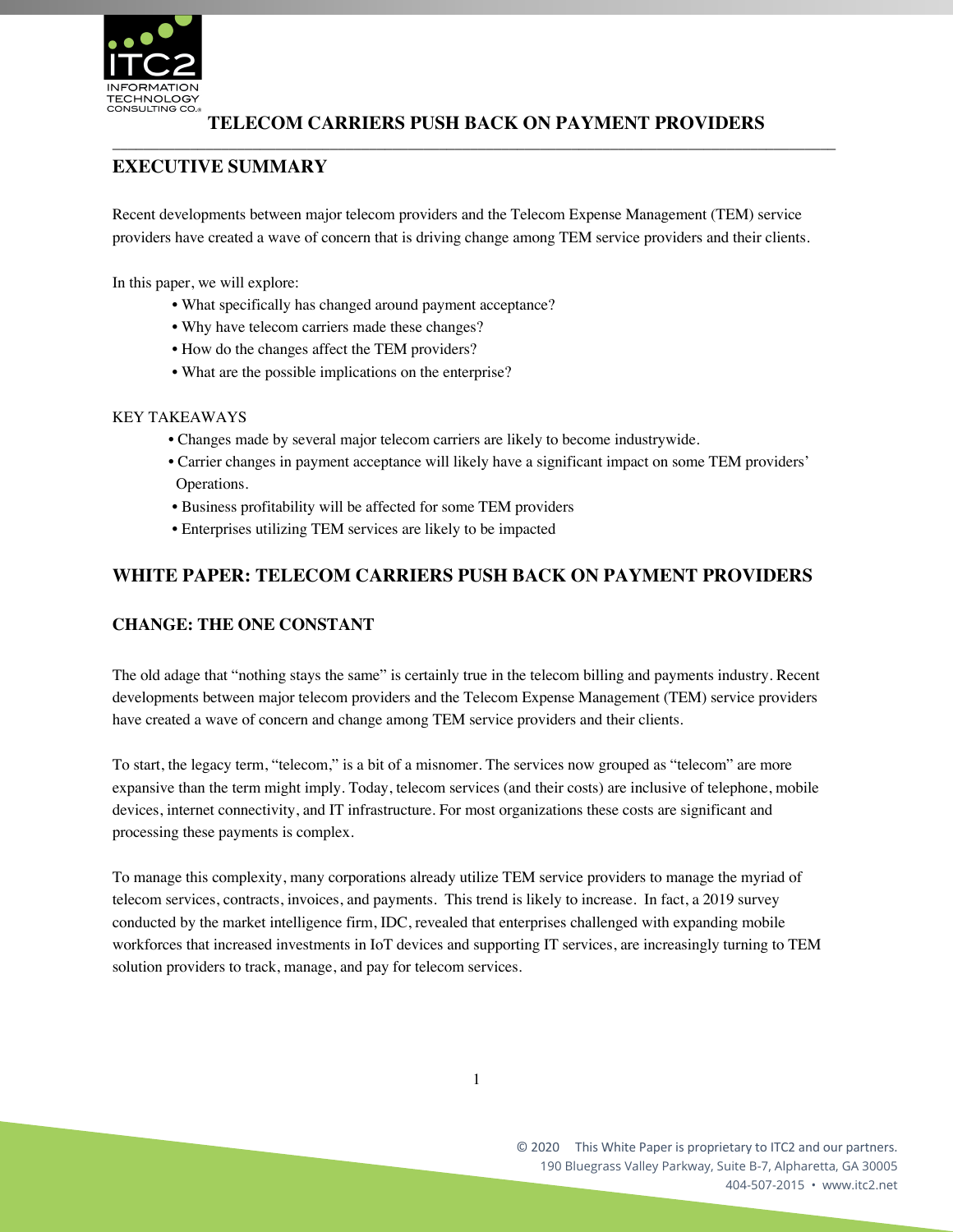

# **TELECOM CARRIERS PUSHBACK ON PAYMENT PROVIDERS**

\_\_\_\_\_\_\_\_\_\_\_\_\_\_\_\_\_\_\_\_\_\_\_\_\_\_\_\_\_\_\_\_\_\_\_\_\_\_\_\_\_\_\_\_\_\_\_\_\_\_\_\_\_\_\_\_\_\_\_\_\_\_\_\_\_\_\_\_\_\_\_\_\_\_\_\_\_\_\_\_\_\_\_\_\_\_\_\_\_\_\_\_\_ Recently, the payment side of the TEM industry has experienced pushback from the telecom providers and this resistance will have a profound impact on many of the TEM providers and the clients for whom they process telecom payments.

This paper will address these recent changes and explore their implications on the Telecom providers, the Telecom Expense Management service providers, and the companies who utilize TEM service providers.

### **THE SITUATION**

Recently (early 2020) experts in the telecom industry's Ordering and Billing Forum (OBF) exchanged much dialogue about payment practices between the TEM providers and the telecom carriers. Specifically, these discussions involved the OBF and two of the major carriers, Verizon and ATT. To be clear about the OBF's role, the OBF creates the collaborative standards and solutions that ensure accurate billing for the industry's core services as well as emerging innovations. It is the industry's go-to resource for resolving key issues and creating ordering, billing, provisioning, and exchange of information regarding solutions about access services as well as other connectivity between telecommunications customers and providers.

The OBF carrier dialog centered around the manner in which telecom payments were being processed by some of the leading TEM providers. But before providing the details of why this discussion even took place, it is important to establish a basic background on the telecom payment methods.

Generally, there are three primary ways for companies to pay their client's phone bills:

- IVR Interactive Voice Response which is essentially paying by phone
- Web Portal paying via the internet using a dedicated payment application
- SFTP payments routed as a secure structured settlement using a digitized card payment

Recent changes have been focused on this last payment method, SFTP.

### **PAYMENT FUNDAMENTALS**

A large portion of the payments made by TEM providers on behalf of their clients are made using the SFTP method. These payments utilize payment card services with associated structured cash back rebates. (We will address the cash back payments later when we consider the TEM client implications.) In addition, not all card payment methods are the same. Card payments made for telecom expenses can generally be classified into two categories - business to business (B2B) or business to consumer (B2C). One of the differences involves the cashback rate, which varies by card type:

- **B2B card payments** generally return cash back returns in the range of 2.8% to 3.5% of the payment amount
- **B2C card payment** generally return cash back rebate returns in the range of 3.5% to 5%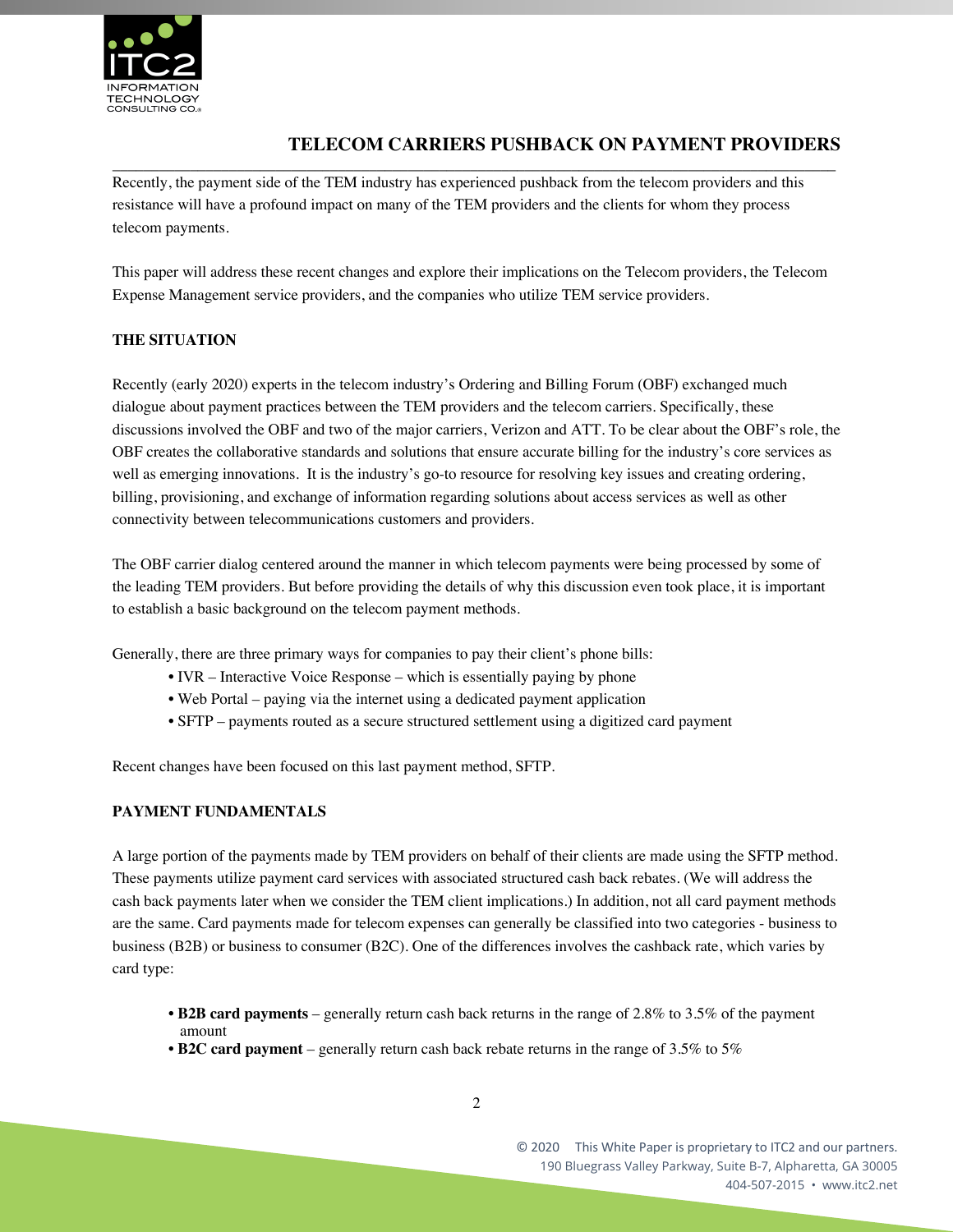

## **TELECOM CARRIERS PUSH BACK ON PAYMENT PROVIDERS**

\_\_\_\_\_\_\_\_\_\_\_\_\_\_\_\_\_\_\_\_\_\_\_\_\_\_\_\_\_\_\_\_\_\_\_\_\_\_\_\_\_\_\_\_\_\_\_\_\_\_\_\_\_\_\_\_\_\_\_\_\_\_\_\_\_\_\_\_\_\_\_\_\_\_\_\_\_ While the difference between B2B and B2C cash back returns at first look seems small, the percentage variations, between 25% to 43%, can have a significant effect on the card rebates and thus the merchant fees charged to vendors.

In an effort to maximize their carrier cash back returns, some TEM providers have been paying telecom bills on behalf of their clients utilizing B2C cards. **In addition, some of these TEM providers routinely made payments using cards issued in their name (vs. the client's name) and then held these cash back payments for themselves and did not share them with their clients.** This fact has dramatically increased carrier costs and forced major carriers to implement changes in the ways that payments are permitted.

### **CARRIER PUSHBACK**

In response to some TEM provider practices which increase carrier costs, ATT and Verizon have implemented recent changes in the way card payments are handled. While there are differences between the carrier's actions, their intentions are the same – to mitigate the costs of the TEM provider payments made by cards on behalf of the TEM provider's clients.

Here's a breakdown of the key carrier changes:

### **• ATT's Approach**

- o ATT implemented changes in late January of 2020 and these changes were reportedly made with little public notification.
- o Card types used for payments are being reviewed, and B2C cards will no longer be accepted for payment.
- o B2B cards will be accepted; however, if the card submitted for payment does not match the company name on the account, the card will be rejected as a payment method.
- o Card policy changes apply to all billing and are not restricted to a single billing type, such as mobility.
- o As part of these changes, ATT is reportedly giving notice to their customers to inform them about the circumstances and resulting consequences.
- o The goal here is to move customers to the FFTPS structured payment model that costs ATT less but maintains rebate opportunities for their customer –just not the TEM provider.

### **• Verizon's Approach**

- o Verizon's key platforms are enterprise and mobility.
- o Verizon has placed a monthly cap of \$100,000 on card payments made using their web portal.
- o There is no cap for payments made using the IVR payment mode.
- o For Mobility payments, Verizon is checking term cards (not ghost cards or vCards) to ensure that the cards have expiration terms greater than 8 months.
- o Verizon is encouraging FFTPS structured payments, but they want these payments to be made via term cards, not ghost cards or vCards.